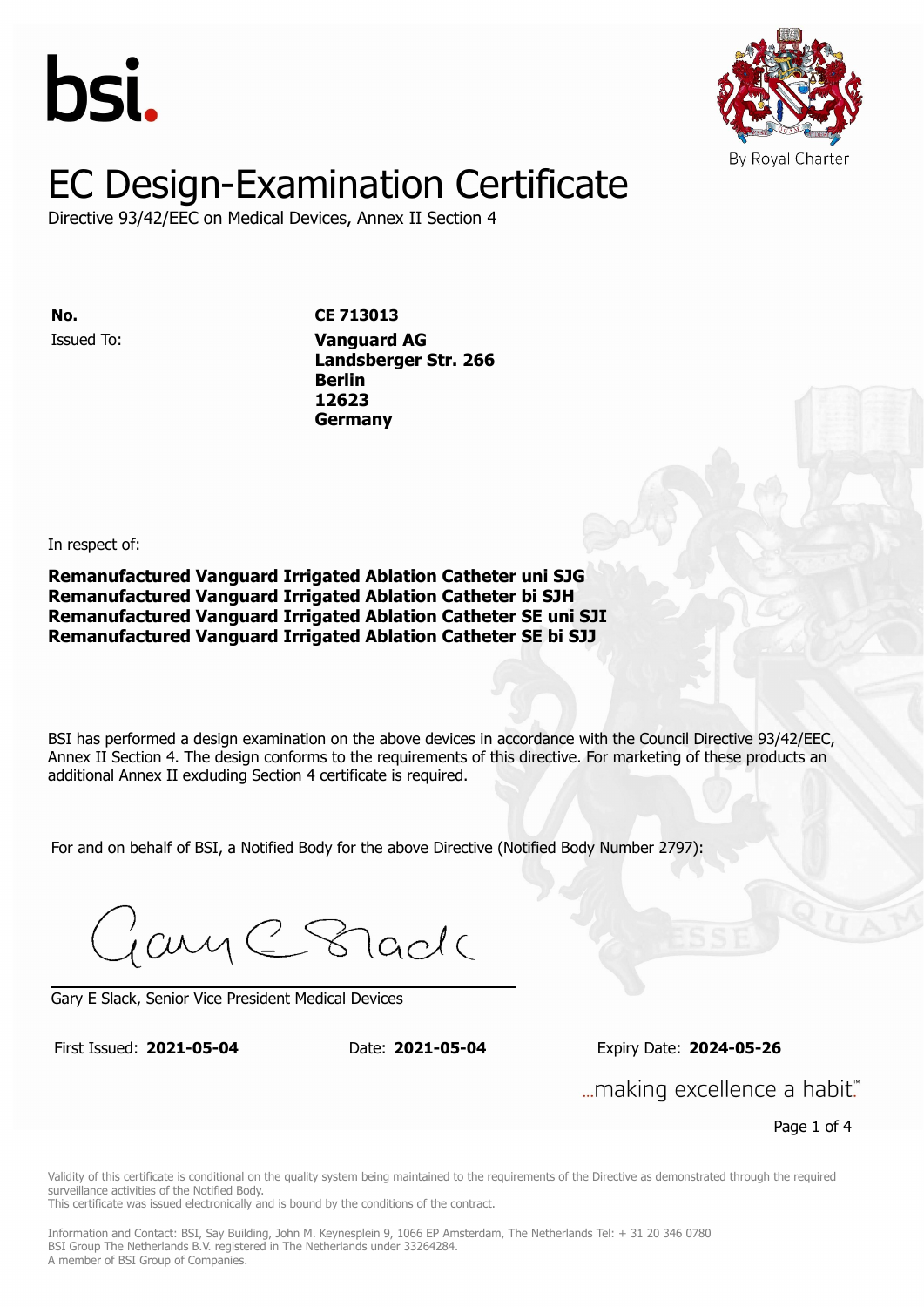



#### **Supplementary Information to CE 713013**

Issued To: **Vanguard AG Landsberger Str. 266 Berlin 12623 Germany**

| Catalogue<br><b>No</b> | <b>Device Name</b>                                 | <b>Model, Type</b>                   | <b>Intended Use per IFU</b>                                                                                                                                                                                                                                                                                                                                                                                                                                                                                                                                                                                                                           | <b>Classification</b> |
|------------------------|----------------------------------------------------|--------------------------------------|-------------------------------------------------------------------------------------------------------------------------------------------------------------------------------------------------------------------------------------------------------------------------------------------------------------------------------------------------------------------------------------------------------------------------------------------------------------------------------------------------------------------------------------------------------------------------------------------------------------------------------------------------------|-----------------------|
| 35096                  | Vanguard Irrigated Ablation<br>Catheter uni SJG    | D-Type 8F 115cm 4p 1-<br>4-1 TC TE4  | The Vanguard Irrigated<br>Ablation Catheter SJ is<br>intended for the treatment<br>of arrhythmias in<br>combination with<br>compatible accessories:<br>temporary intracardiac ECG<br>mapping and heart<br>stimulation, as well as for<br>the generation of focal<br>lesions during cardiac<br>ablation procedures. The<br>SJI and SJJ navigation<br>catheters (see<br>specifications) provide<br>positioning information<br>when used in conjunction<br>with compatible S.JMTM<br>visualisation and 3D<br>navigation systems.<br>Use should be limited to<br>patients with ventricular<br>tachycardia where<br>epicardial ablation is<br>appropriate. | Class III             |
| 35097                  | Vanguard Irrigated Ablation<br>Catheter uni SJG    | F-Type 8F 115cm 4p 1-4-<br>1 TC TF4  |                                                                                                                                                                                                                                                                                                                                                                                                                                                                                                                                                                                                                                                       | Class III             |
| 35098                  | Vanguard Irrigated Ablation<br>Catheter uni SJG    | J-Type 8F 115cm 4p 1-4-<br>1 TC TE4  |                                                                                                                                                                                                                                                                                                                                                                                                                                                                                                                                                                                                                                                       | Class III             |
| 35099                  | Vanguard Irrigated Ablation<br>Catheter bi SJH     | DD-Type 8F 115cm 4p 1-<br>4-1 TC TE4 |                                                                                                                                                                                                                                                                                                                                                                                                                                                                                                                                                                                                                                                       | Class III             |
| 35100                  | Vanguard Irrigated Ablation<br>Catheter bi SJH     | DF-Type 8F 115cm 4p 1-<br>4-1 TC TE4 |                                                                                                                                                                                                                                                                                                                                                                                                                                                                                                                                                                                                                                                       | Class III             |
| 35101                  | Vanguard Irrigated Ablation<br>Catheter bi SJH     | FF-Type 8F 115cm 4p 1-<br>4-1 TC TE4 |                                                                                                                                                                                                                                                                                                                                                                                                                                                                                                                                                                                                                                                       | Class III             |
| 35102                  | Vanguard Irrigated Ablation<br>Catheter bi SJH     | FJ-Type 8F 115cm 4p 1-<br>4-1 TC TF4 |                                                                                                                                                                                                                                                                                                                                                                                                                                                                                                                                                                                                                                                       | Class III             |
| 35103                  | Vanguard Irrigated Ablation<br>Catheter bi SJH     | JJ-Type 8F 115cm 4p 1-<br>4-1 TC TE4 |                                                                                                                                                                                                                                                                                                                                                                                                                                                                                                                                                                                                                                                       | Class III             |
| 35104                  | Vanguard Irrigated Ablation<br>Catheter SF uni SII | D-Type 8F 115cm 4p 1-<br>4-1 TC TE4  |                                                                                                                                                                                                                                                                                                                                                                                                                                                                                                                                                                                                                                                       | Class III             |
| 35105                  | Vanguard Irrigated Ablation<br>Catheter SE uni SJI | F-Type 8F 115cm 4p 1-4-<br>1 TC TE4  |                                                                                                                                                                                                                                                                                                                                                                                                                                                                                                                                                                                                                                                       | Class III             |

#### First Issued: **2021-05-04** Date: **2021-05-04** Expiry Date: **2024-05-26** ... making excellence a habit."

Page 2 of 4

Validity of this certificate is conditional on the quality system being maintained to the requirements of the Directive as demonstrated through the required surveillance activities of the Notified Body.

This certificate was issued electronically and is bound by the conditions of the contract.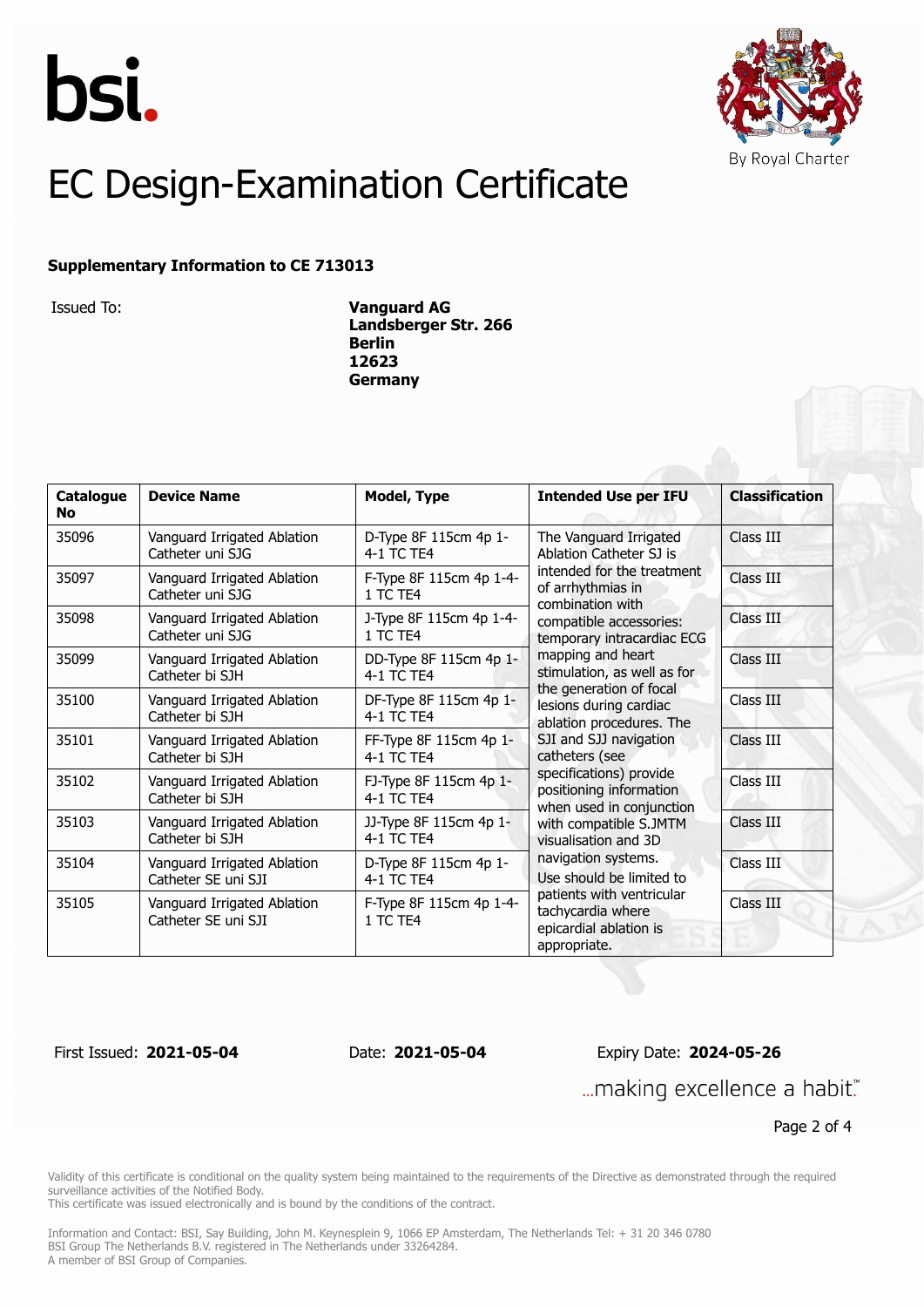



#### **Supplementary Information to CE 713013**

Issued To: **Vanguard AG Landsberger Str. 266 Berlin 12623 Germany**

| Catalogue<br><b>No</b> | <b>Device Name</b>                                 | <b>Model, Type</b>                   | <b>Intended Use per IFU</b>                                                                                                                                                                                                                                                                                                                                                                                                                                                                                                                                                                                                                           | <b>Classification</b> |
|------------------------|----------------------------------------------------|--------------------------------------|-------------------------------------------------------------------------------------------------------------------------------------------------------------------------------------------------------------------------------------------------------------------------------------------------------------------------------------------------------------------------------------------------------------------------------------------------------------------------------------------------------------------------------------------------------------------------------------------------------------------------------------------------------|-----------------------|
| 35106                  | Vanguard Irrigated Ablation<br>Catheter SE uni SJI | J-Type 8F 115cm 4p 1-4-<br>1 TC TE4  | The Vanguard Irrigated<br>Ablation Catheter SJ is<br>intended for the treatment<br>of arrhythmias in<br>combination with<br>compatible accessories:<br>temporary intracardiac ECG<br>mapping and heart<br>stimulation, as well as for<br>the generation of focal<br>lesions during cardiac<br>ablation procedures. The<br>SJI and SJJ navigation<br>catheters (see<br>specifications) provide<br>positioning information<br>when used in conjunction<br>with compatible S.JMTM<br>visualisation and 3D<br>navigation systems.<br>Use should be limited to<br>patients with ventricular<br>tachycardia where<br>epicardial ablation is<br>appropriate. | Class III             |
| 35107                  | Vanguard Irrigated Ablation<br>Catheter SE bi SJJ  | DD-Type 8F 115cm 4p 1-<br>4-1 TC TE4 |                                                                                                                                                                                                                                                                                                                                                                                                                                                                                                                                                                                                                                                       | Class III             |
| 35108                  | Vanguard Irrigated Ablation<br>Catheter SE bi SJJ  | DF-Type 8F 115cm 4p 1-<br>4-1 TC TE4 |                                                                                                                                                                                                                                                                                                                                                                                                                                                                                                                                                                                                                                                       | Class III             |
| 35109                  | Vanguard Irrigated Ablation<br>Catheter SE bi SJJ  | FF-Type 8F 115cm 4p 1-<br>4-1 TC TE4 |                                                                                                                                                                                                                                                                                                                                                                                                                                                                                                                                                                                                                                                       | Class III             |
| 35110                  | Vanguard Irrigated Ablation<br>Catheter SE bi SJJ  | FJ-Type 8F 115cm 4p 1-<br>4-1 TC TE4 |                                                                                                                                                                                                                                                                                                                                                                                                                                                                                                                                                                                                                                                       | Class III             |
| 35111                  | Vanguard Irrigated Ablation<br>Catheter SE bi SJJ  | JJ-Type 8F 115cm 4p 1-<br>4-1 TC TE4 |                                                                                                                                                                                                                                                                                                                                                                                                                                                                                                                                                                                                                                                       | Class III             |

First Issued: **2021-05-04** Date: **2021-05-04** Expiry Date: **2024-05-26**

... making excellence a habit."

Page 3 of 4

Validity of this certificate is conditional on the quality system being maintained to the requirements of the Directive as demonstrated through the required surveillance activities of the Notified Body.

This certificate was issued electronically and is bound by the conditions of the contract.